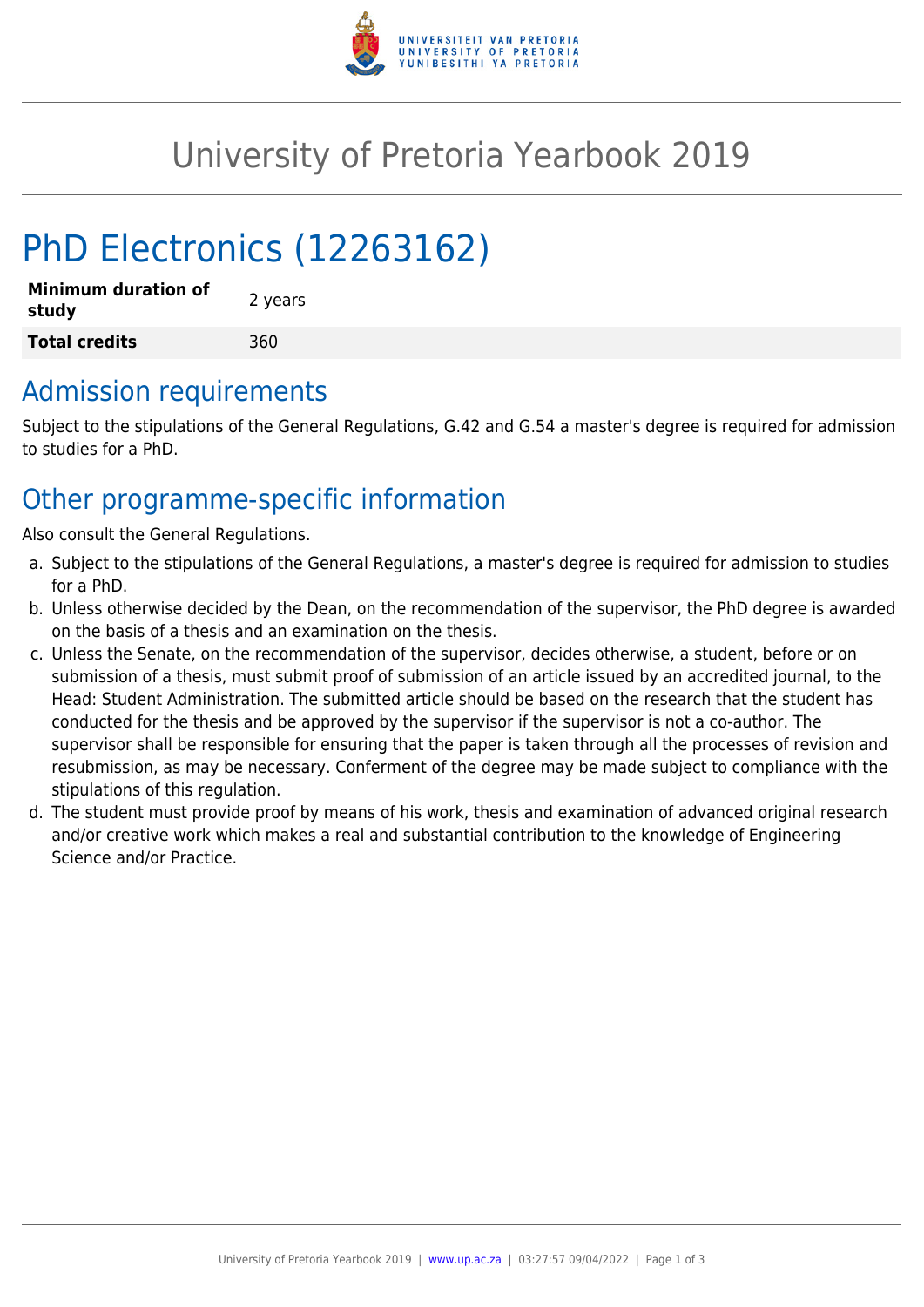

# Curriculum: Year 1

**Minimum credits: 360**

### **Core modules**

[Thesis: Electronics 991](https://www.up.ac.za/faculty-of-education/yearbooks/2019/modules/view/EIN 991) (EIN 991) - Credits: 360.00